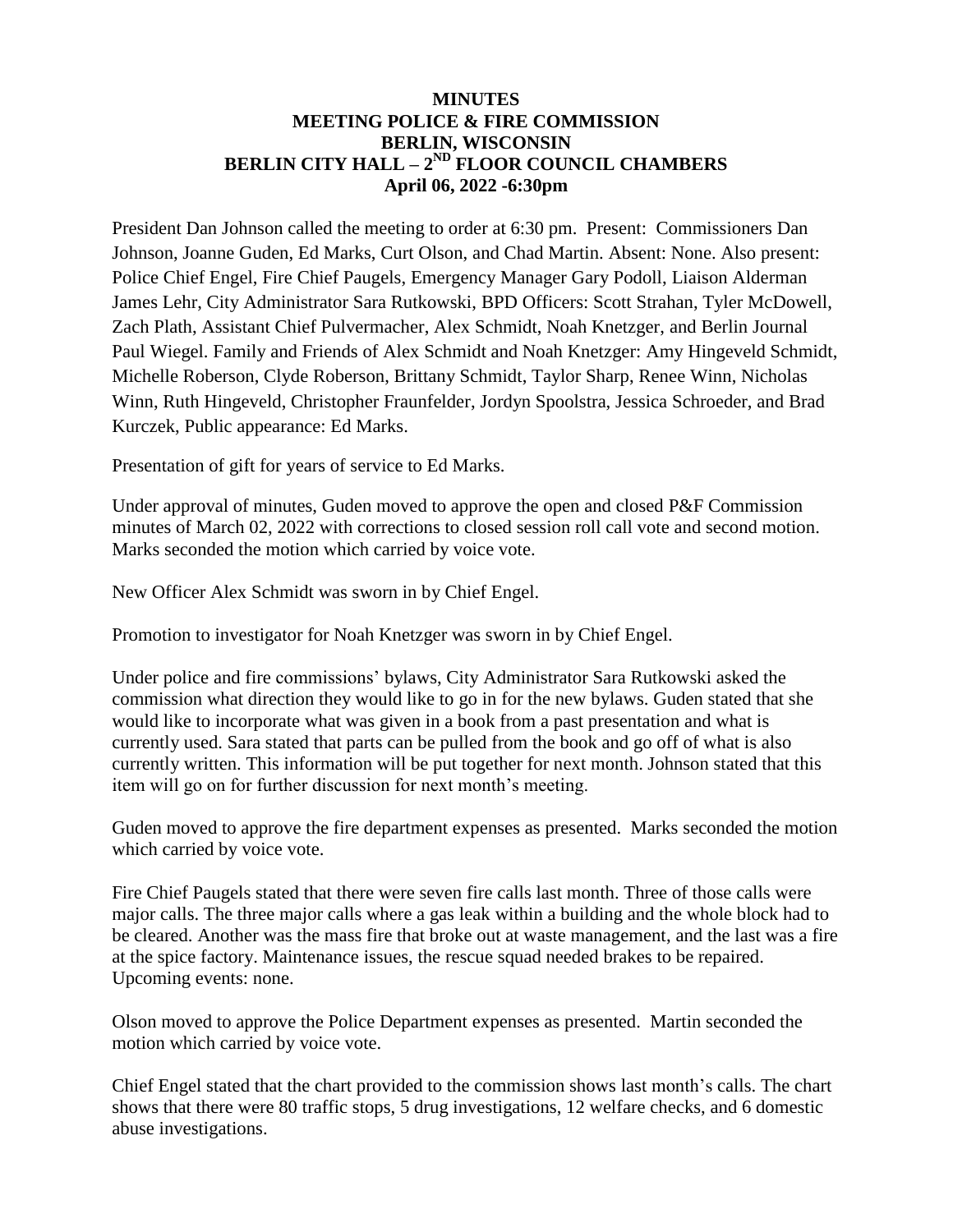Under police activity updates, Chief Engel explained, there was significant damage done to one of the squads as it hit a deer. We will be working with the insurance to get reimbursed for the money spent on getting that fixed. There is an active investigation relating to a drug overdose. This case will be taking a large amount of time for investigating. There were two other drug related overdoses as well. There was an extensive vehicle pursuit that ended with the subject taken into custody. There was several felony charges sent to the District Attorney's office for that individual. Officer Schmidt has started his training and is doing very well. There is still an ongoing interview process happening for the open patrol position. The interviews are intended to conclude on Friday. We are currently working with three different jurisdictions on open cases. EVOC training is in process and the DAAT session was supposed to happen but was cancelled and awaiting rescheduling. We were designated money from the American Relief Fund from Governor Evers in the sum of \$12,080.00. We do not know when we will receive this money and what it can be used for. Once we are aware it is available and what it can be used on we will let you know.

Under police department pursuit policy, Johnson stated this item will be moved to next month.

Under police department uniform policy, Johnson stated this item will be moved to next month.

Under police department quarterly stats, Chief Engel stated the chart presented will show quarter one and quarter two of 2021 and 2022 for comparison. There seems to be a norm for Municipal Court tickets to show an average of 55 per quarter. Between the two quarters and years it shows that crashes went up by 1, an increase in the calls for service went up by 47%, and an increase in juvenile referrals went up from 5 to 12. Overall this quarter it shows that there were 91 cases referred to the District Attorney's office for criminal charges. Guden stated that this chart provides a great oversight for the department and is nice to have.

Under police department contract for sponsoring recruits, Johnson stated this item will be moved to next month.

Under police department update on job descriptions, Johnson stated this item will be moved to next month.

Under police department ICrimeFighter, Investigator Knetzger stated that they would like to show the commission what all takes place when downloading and providing information needed to the District Attorney's office. This demonstration would happen downstairs inside the police department. Johnson stated that would be fine to go after the meeting has concluded and see the presentation with questions only. This item will be moved to next month as well.

Under old business: Police and Fire Commissions Bylaws, police department pursuit and uniform policy, police department contract for sponsoring recruits, police department update job descriptions, and police department ICrimeFighter.

Under new business: Elections.

Public appearances: Ed Marks. Marks stated that he wanted to take the time to thank everyone for their time together serving on the commission. He thanked the commission, fire and police departments for their outstanding work. He wished to say that he believes this commission is moving forward and in the right direction. He had a good time while serving on the commission and wishes everyone luck and to keep up the good work.